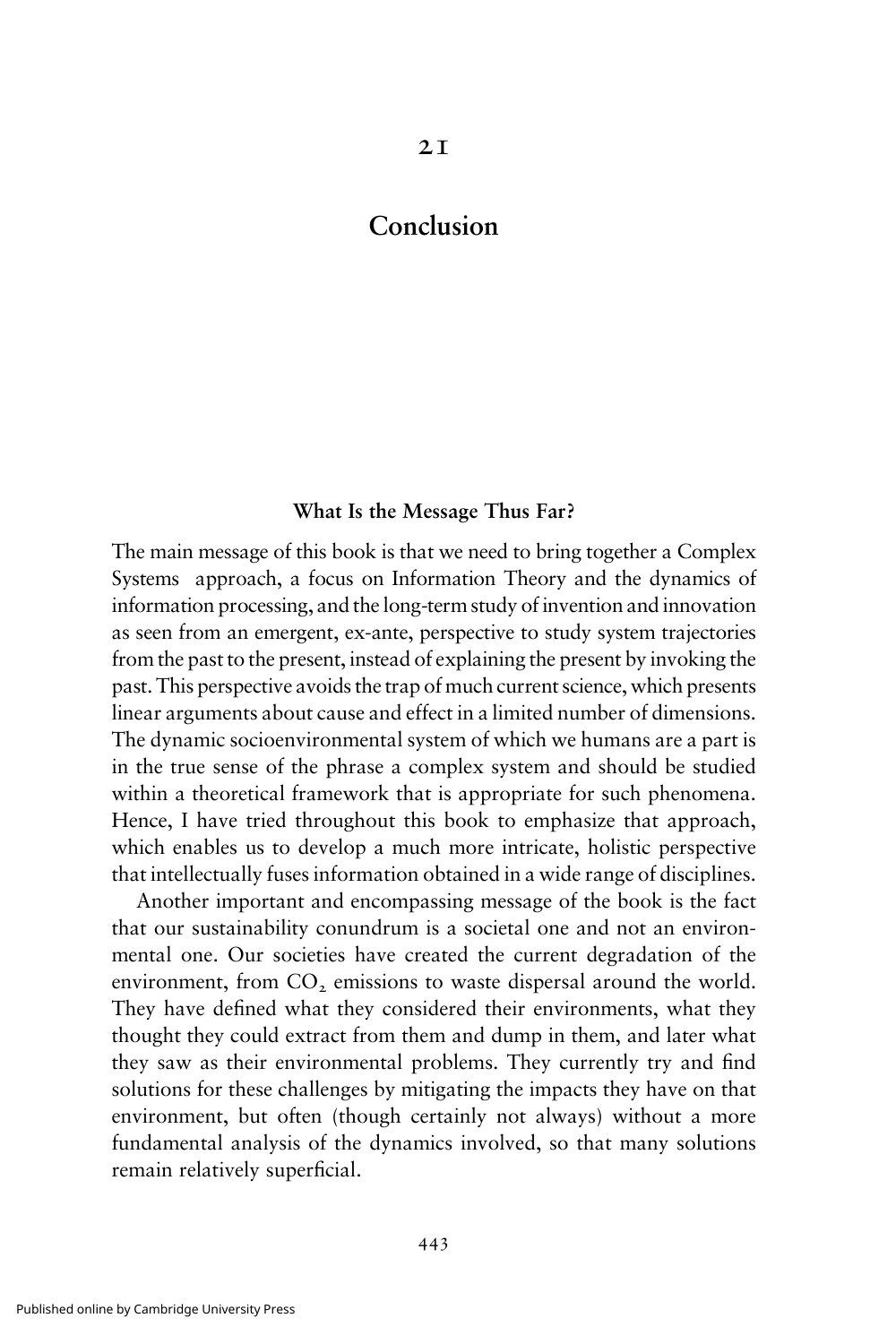Moreover, the disciplinary and reductionist nature of much of our current science means that we look at the challenges and potential solutions in a disciplinary manner without being able to transcend the different disciplinary approaches and develop a holistic perspective. In particular, sustainability has for a considerable time been predominantly investigated and researched by the natural and life sciences without any contribution from the social sciences. In more recent years, the latter have now been solicited to make a contribution, but in many instances the questions they were asked to respond to were ultimately defined in terms of those natural and life sciences, rather than encouraging the social sciences to develop their own perspective. That is beginning to change, and this book hopes to contribute to that change, in particular by defining sustainability as a societal challenge rather than an environmental one, and thus subject to the societal, political, economic and commercial dynamics occurring globally.

Indeed, once one adopts such a societal perspective on the great acceleration of resource depletion, pollution and destruction of, for example, the world's biodiversity, another great acceleration hits our radar screens – that of the rapid increase in technological innovation that is currently manifesting itself, after two and a half centuries, in the material and energetic domains – notably in the domain of information processing. It is my contention that this acceleration – called the information and communications technology (ICT) revolution throughout this book – will so rapidly and drastically change our current societies and their institutions that it needs to be seen and investigated alongside the environmental challenges we are facing, because the latter will have to be dealt with by future societies very different from our current ones.

In order to put this ICT acceleration in a proper perspective I have argued for combining a number of different, or at least infrequently used, perspectives on the topic. These include a different role for science in the current social and political context, in which science risks losing some of the trust it gained in the middle of the last century. Another part of this novel scientific perspective is using a Complex Adaptive Systems approach that looks at the history of our societies and environments from an a priori perspective, searching for the emergence of change as it occurred and occurs through time, rather than an a posteriori perspective that looks at the origins of the present against the arrow of time.

I have further argued that one must apply a long-term perspective to the evolution of our socioenvironmental systems for three reasons. The first of these is because some of the dynamics, both natural and societal,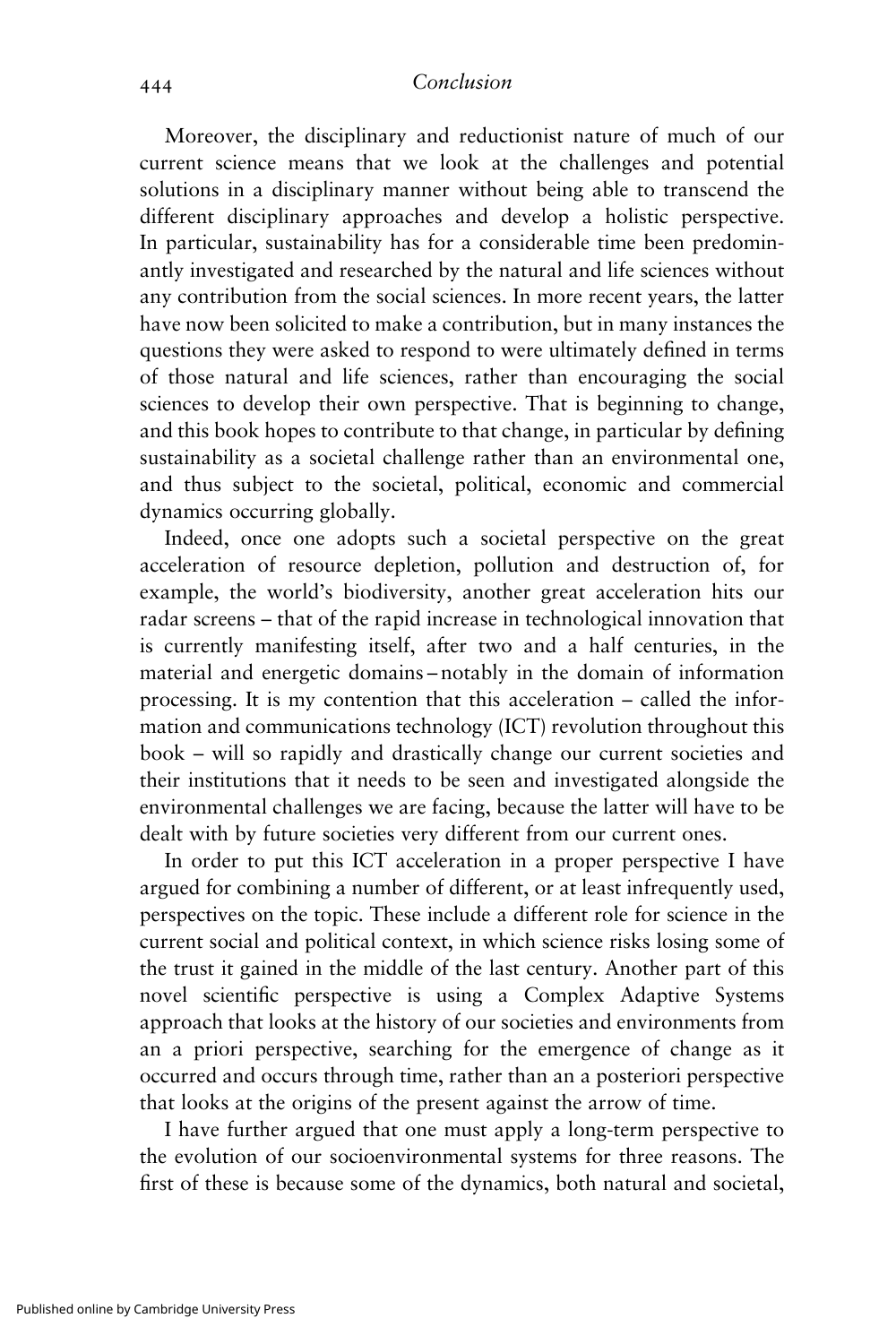are very slow and only perceptible over millennia. Secondly, a short-term view of such long-term socioenvironmental processes is like looking at a very ill patient (our Earth system) without any inkling of what the patient looked like when it was healthy. Thirdly and importantly, because without adopting the long-term perspective one is not able to observe the "change of change," the second order change that transforms the firstorder dynamics over time. One therefore misses a major set of transformative drivers that play an important role, one that is only observable over many centuries.

Developing a long-term, global, and transdisciplinary complex systems perspective led me to search for ultimate rather than proximate causes for the emergence and decline of a wide range of societal phenomena – formulating a theoretical model that could indeed help me understand the dynamics of change in very different socioenvironmental systems, from past and present small-scale, local hunter-gatherer, and tribal societies to the incredibly complex globe-spanning societies of the present day. I found such an ultimate explanation when I realized that every society on Earth has always been an information society, because information is the only one of the three basic commodities known to humanity that can actually be shared among the members of a society. Neither energy nor matter can be shared because they are subject to the conservation principle.

Hence, I view human societal evolution as a feedback loop of the following kind:

Problem-solving structures knowledge —> more knowledge increases the information-processing capacity  $\rightarrow$  that in turn allows the cognition of new problems ––> creates new knowledge —> knowledge creation involves more and more people in processing information  $\rightarrow$  increases the size of the group involved and its degree of aggregation –> creates more problems ––> increases need for problem-solving ––> problem-solving structures more knowledge ... etc.

For a major part of human evolution this dynamic was physically constrained by the capacity of the human brain's short-term working memory (STWM) to deal with more than a few sources of information simultaneously. However, around 50,000 BP, roughly speaking, the human brain had evolved to a point where its STWM could deal with  $7 \pm 2$  sources of information, and that set in motion a relatively quick expansion of the complexity of the challenges that humans could deal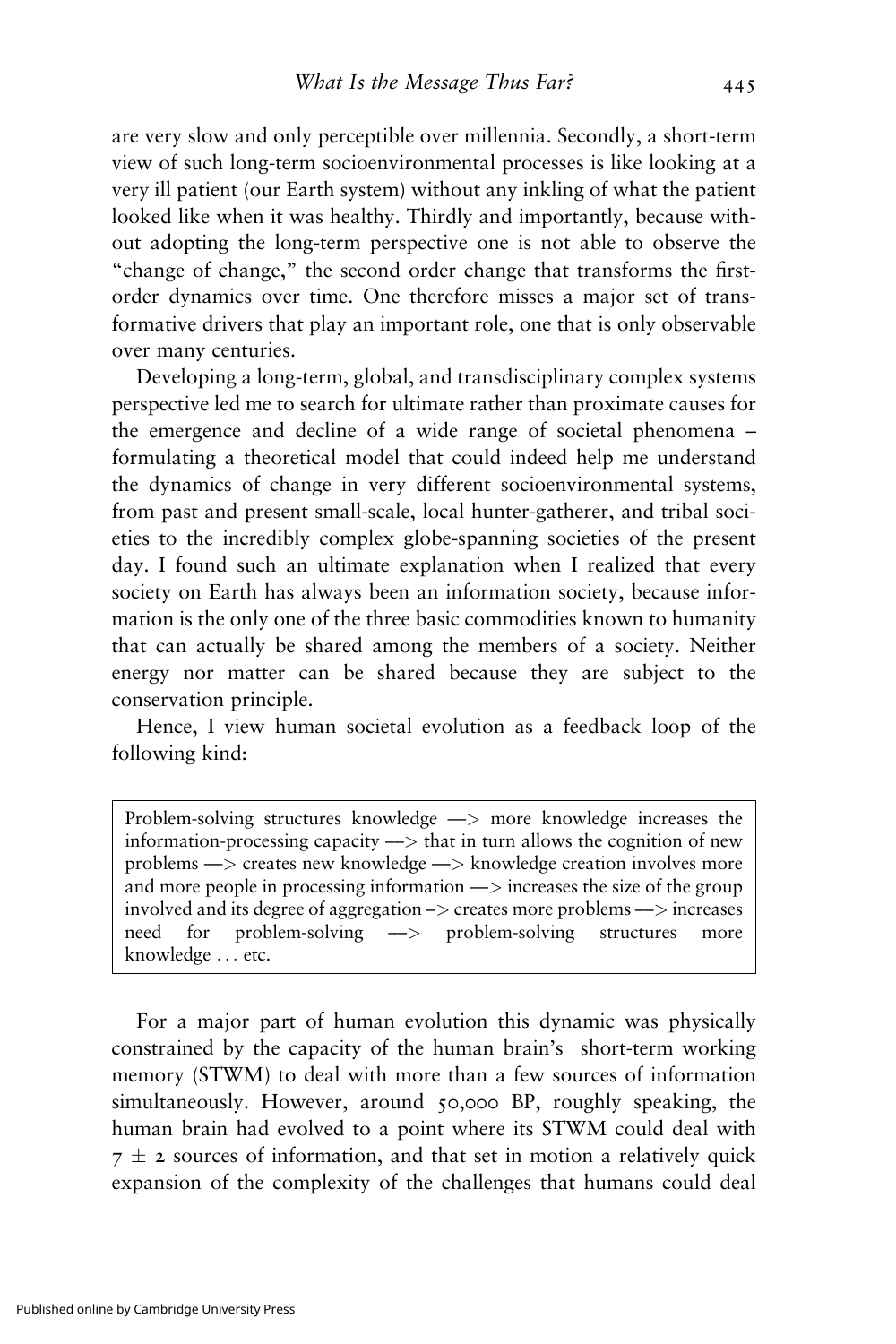with, which I have here described as the (relatively rapid, and accelerating) development of tools for thought and action. These tools enabled human societies to organize their thoughts, their social organization, and their environment in ever more complex ways.

Taking this approach a step further, to the development of the relationship of human societies with their environments, I have then adapted Prigogine's concept of dissipative flow structures (1977), defining them as dynamic structures in which a flow of information-processing (organizational) capability outward from a group or society is complemented by an inward flow of matter and energy that enables the society's individuals to physically thrive. In the process, the feedback cycle driving such dissipative flow structures transforms the uncognized environment (chaos) into cognized knowledge (information-processing capacity).

I illustrated this by outlining how one may understand human socioenvironmental evolution on two different timescales, first the long-term of human cognitive and social coevolution over millions, and later tens of thousands, thousands, and hundreds of years, and then in more detail focusing on the succession of social, technical, and economic changes occurring over a couple of millennia in a particular region.

I then shifted back to theory and used simple models to clarify how I saw socioenvironmental evolution as driven by changes in informationprocessing structure within societies, leading to major institutional transformations. To begin with, I drew heavily on ideas developed by organization scientists about different forms of information-processing control structures: processing under universal control (in anthropology termed egalitarian), processing under partial control (also called hierarchical), and processing without central control (here called market-based). From a long-term perspective, the transitions between these kinds of information-processing systems are of particular interest, and I therefore looked at some of their affordances and limitations, which may have engendered transitions between these general kinds of structures. Initially, I did so from a percolation perspective, looking at communication in growing networks of interacting people. The networks involved are determined by two parameters, connectivity and interactivity (activation). Different proportions of both these parameters give rise to several states of the system, from highly localized and temporary interactions to localized permanent interactions, to a wider, but highly variable, activation of the network beyond the initial localized areas, and finally to the very sudden emergence of a network in which interactions can affect each other over very large areas.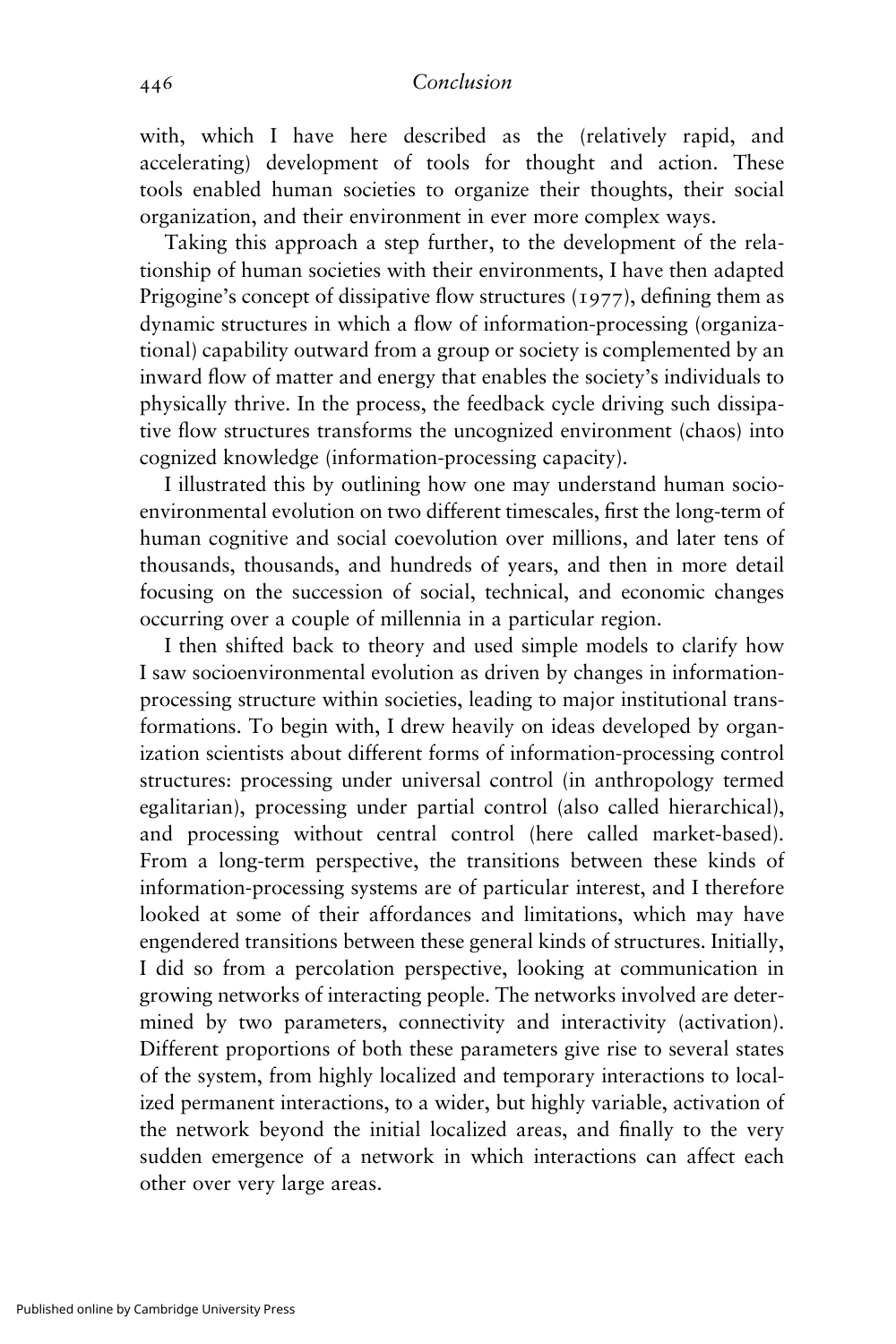Next, I have argued that this might be a way to look at the transitions between mobile small-scale societies, spatially fixed small-scale societies, a highly variable range of larger societies, and finally very large-scale (clustered) societies. Of course, this model is very abstract, but it merits attention in so far as it leads to further, more detailed, study of information-processing system state transitions that have occurred throughout human history. Within these variously sized societies, one can then observe some of the characteristics of the organization of information processing – and in particular the role of information processing under universal, partial, or no control. Looking at the characteristics of such systems independent of the nature of the nodes or the connections between them, we can outline how combining hierarchical and marketbased systems (i.e., systems without overall control, in which actors only have partial knowledge) may have interacted to generate clusters of nodes that one could interpret as networks of towns. One can thus make a coherent argument for considering the major societal transformations that we know from archaeology, history, and anthropology as due to an increase in knowledge and understanding, and thus an increase in the information-processing needs and capabilities of human societies.

It follows from this basic model of information processing that invention and innovation are at the core of what has driven our societies' coevolution between cognition, technology, institutions, economy, and environmental impact. I therefore next elaborated my perspective on invention and innovation, and in particular emphasized that our reductionist science has never really been able to deal with the process of emergence of new phenomena that is the main characteristic of invention and innovation. I have developed the argument that invention is a process of interaction between the realm of ideas (tools for thought and action) and the realm of the physical world and its phenomena. The centrality of my emphasis on information processing leads me to invert the traditional, positivist conception of the relationship between phenomena and ideas: objects are polyinterpretable and ideas give our perceptions of those phenomena temporal continuity and path dependency. The fundamental conceptual structure of tools for thought and action, and thus of ways of doing things, outlives objects and technologies even if in detail they are modified. Ideas determine how we look at things, what we see, and what we do not see. In the field of tension between ideas and phenomena, inventions occur owing to the interaction between both spheres that is fundamental to our basic assumption about the interaction between acquired knowledge and the observations in the real world that resonate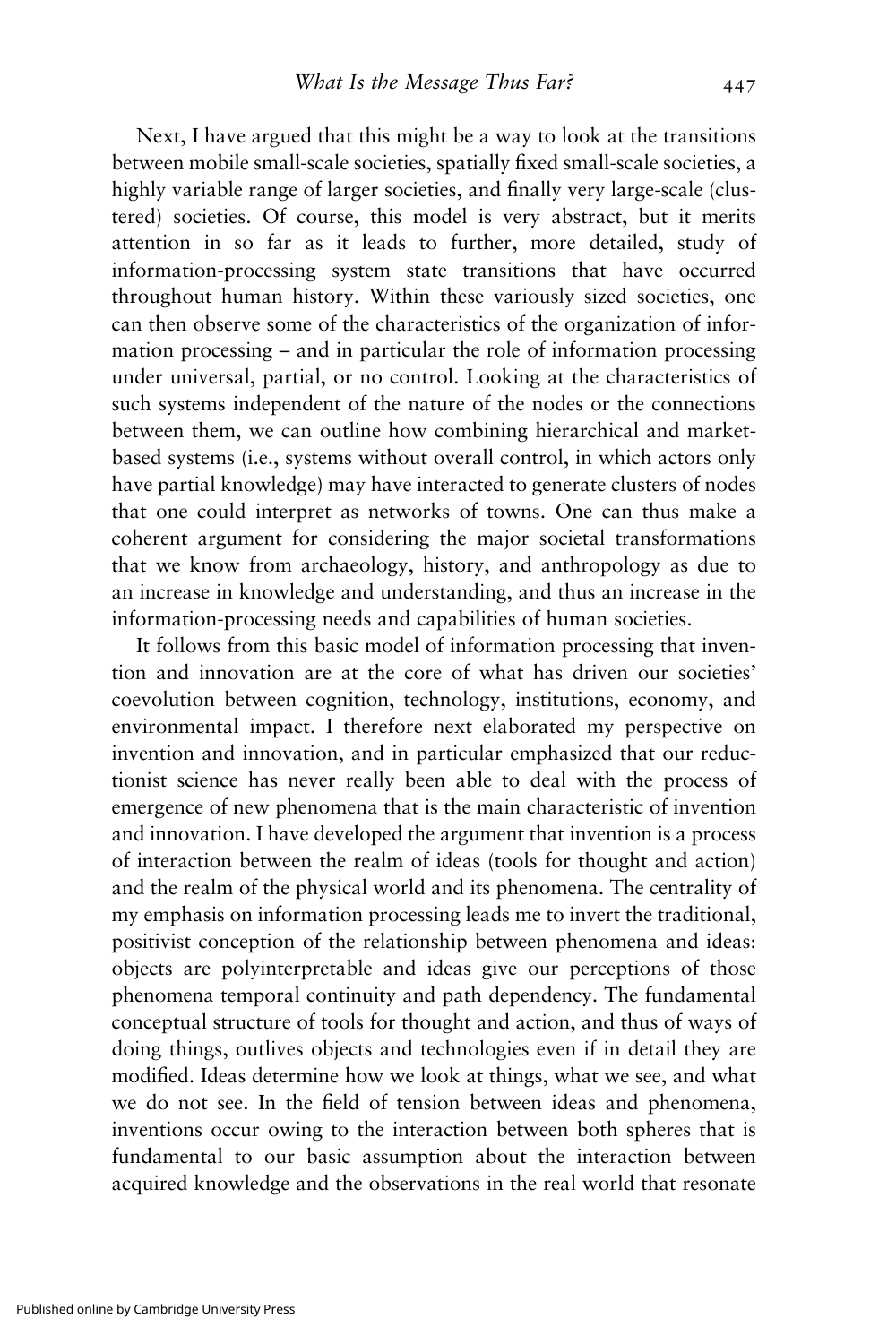with them, between the reality of the world out there and our perception of it, much in the way in which Laubichler and Renn, in their "extended evolution" (2015), outline the interaction between evolutionary control mechanisms and the niches with which they articulate. This is illustrated with an example from (traditional) ceramic manufacture.

One of the implications of this approach for our overall understanding of cultural dynamics is that we also need to change our perspective on change and its absence. Rather than assume stability and explain change, as we regularly do in our current scientific practice, we have to view both change and stability (innovation and its absence) as two states of the same regulatory system, and to understand technical or cultural traditions as circumscribed by the things people have never thought about, rather than defined by the tools for thought and action they have conceived.

To cap the theoretical chapters that I have summarized above, I have elaborated a dynamical model of the different transitions that may have led from a simple, egalitarian, rural, and isolated village society to a (proto-)urban network, with an emphasis on how the temporalities of environmental dynamics have slowly but surely been invaded and overtaken by the faster dynamics of the societies interacting with them. The transitions involved have at different times driven the members of those societies to make clear de facto choices about whether or not to participate in the novel dynamics driven by the spreading of activation nets. This was an occasion to emphasize the importance of the second order dynamics that can be understood if one considers a sufficiently long period of societal change, but that are often not taken into account because our models are confined to a century or two. But it also serves to demonstrate that one can in effect model these kinds of transitions as bifurcations occurring in mathematical models that are themselves content-neutral.

The remainder of the book is devoted to the coevolution of western societies from the Roman Empire to the present, and to the challenges that the present state of that coevolution poses for the continued existence of our current global mode of life, mainly from an information-processing point of view. This begins with a quick and very sketchy summary of the long-term coevolution of European society and its global environment, essentially viewed from the dissipative flow structure perspective, emphasizing that this history was not a continual progressive evolution of society, but a process in which phases of relatively uninterrupted, apparently stable dynamics alternated with clear tipping points at which novel resources, institutions, ideas, and societal dynamics emerged. At each of these tipping points we can identify the end of an era in which the existing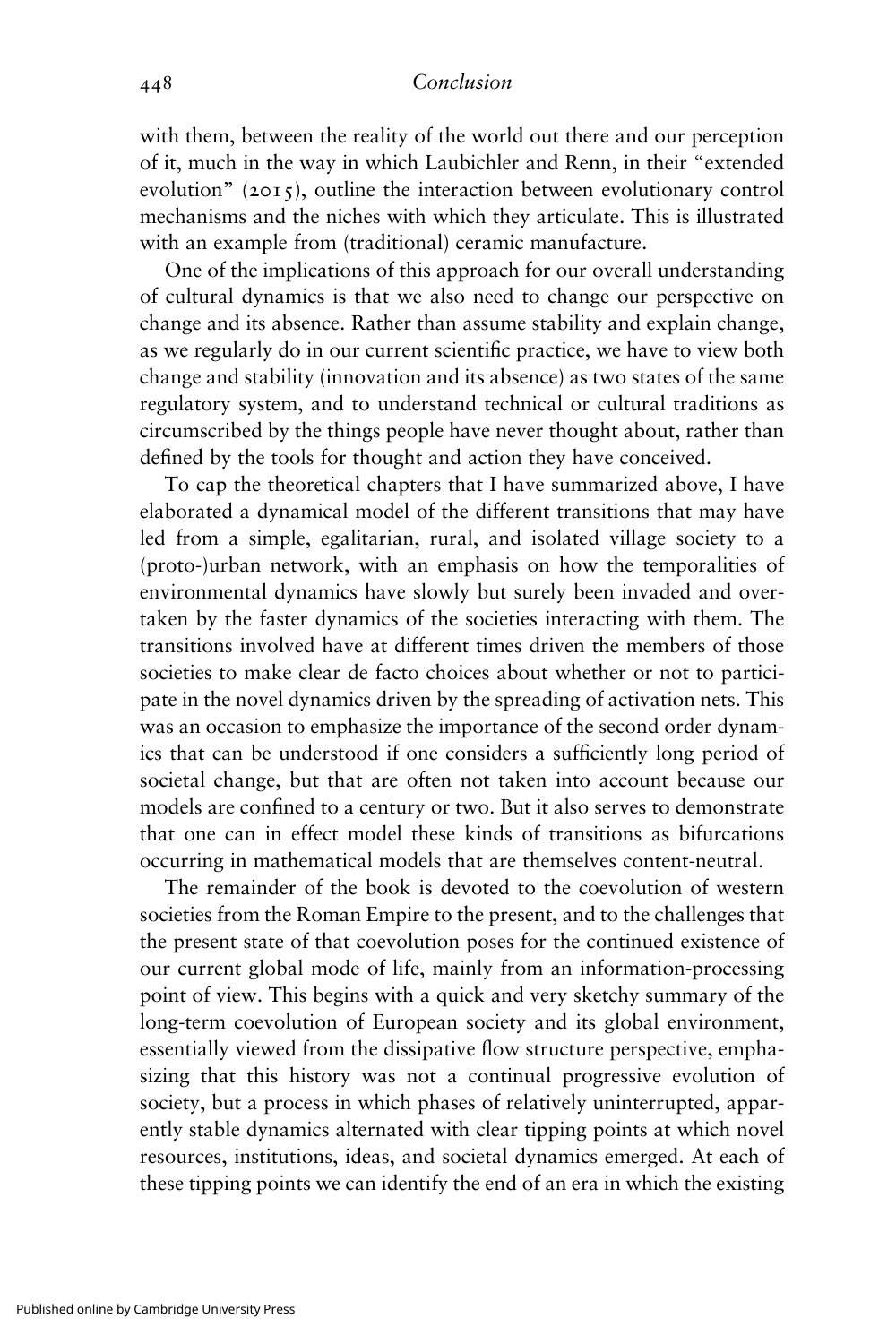mode of living outlived its optimal usefulness in dealing with an environment that had been changed to an important extent by the unintended and unanticipated consequences of its exploitation by a growing population. Whether the tipping point was triggered by environmental or societal dynamics, society had to shift from exploiting existing resources and adopted ways of thinking and doing to exploring novel approaches to interact with its environment and organize itself.

Although in the sustainability and global environmental change communities we have for some time now acknowledged that we are either close to, or at, a major environmental tipping point that threatens the continuity of our current way of life on Earth, we have not very often looked at some of the concomitant societal trends that may be driving our societies to their own tipping points, in the domains of demography, health, food and water, economy, finance, and others. I have tried to present some of these dimensions of our current predicament in an equally summary but poignant manner and attributed all of these socalled crises to one and the same second-order dynamic, the fact that our societal information processing apparatus has been overwhelmed by the unintended consequences of earlier (systemic or societal, unconscious or conscious) decisions.

Looking more closely at our incapacity to process the information necessary to deal with what is going on around us, I developed an argument about the drivers behind the acceleration we are currently living through. It seems to me that the discovery and harnessing of fossil energy during the Industrial Revolution removed the main constraint that had thus far limited the introduction of new inventions in society: the high cost in energy of implementing them. As more (fossil) energy became available, innovation in western societies accelerated. In the process, it affected the fundamental cognitive feedback loop that I have posited as responsible for the coevolution of society, technology, economy, and the exploitation of environmental resources. Early in that process, in the midnineteenth century, this acceleration also inverted the balance between our societies and their economies, from one in which the economy (in the form of exchange and trade) served society to one in which society became subservient to the economy, leading to the current free-market, capitalist approach.

Thus far, the speed of information processing in society had been limited by the need for society to adapt to novelty, and as that involved very large numbers of people, and network activation was for most of the nineteenth century limited to face-to-face and written communication,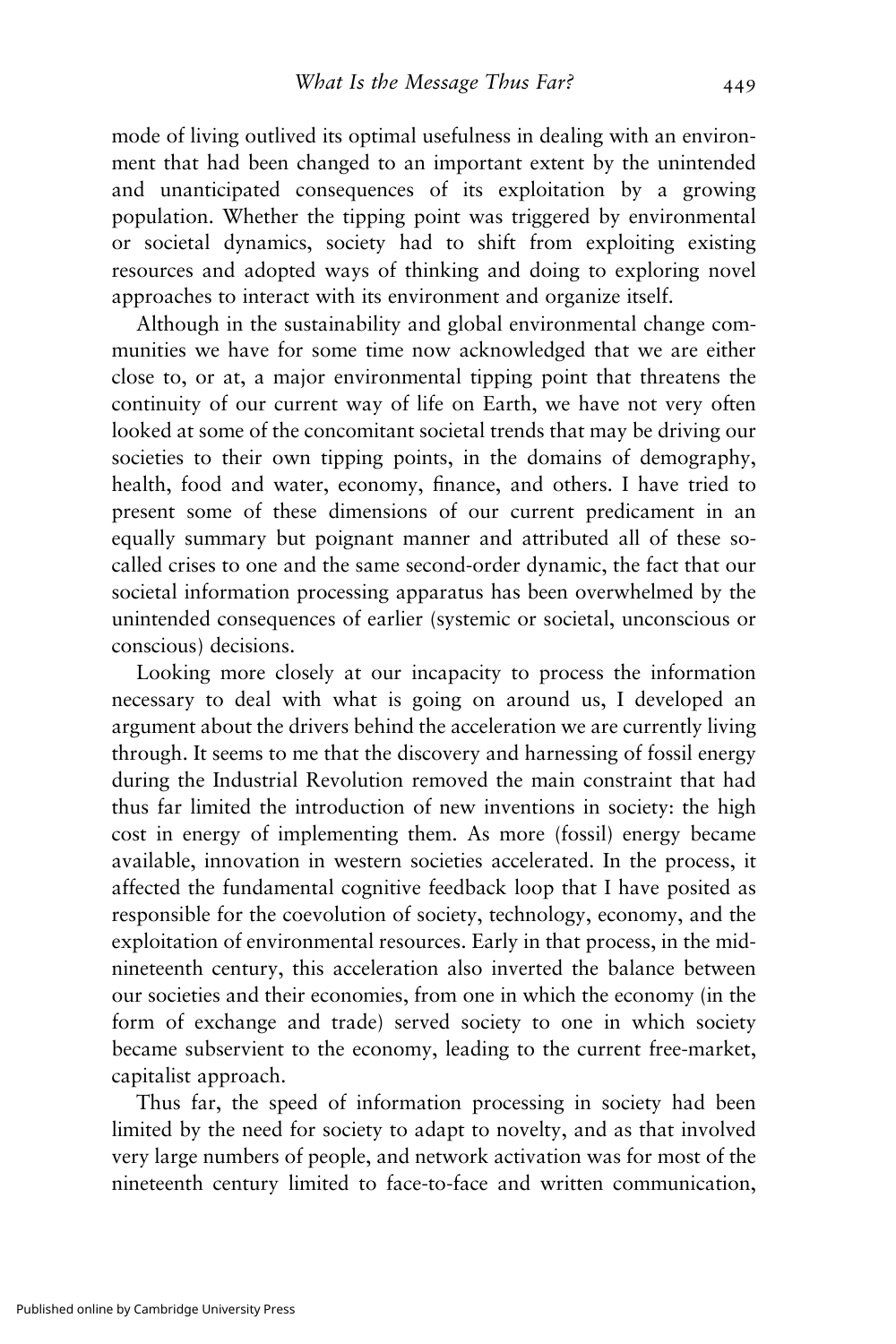such adaptation was still relatively slow. That changed with the introduction of electrical means of communication (telegraph, telephone, etc.), setting in motion a wide range of inventions that ultimately also included the electronic processing of information, thereby enabling another quantum jump in the speed and efficiency of our societies' information processing capacity and reducing its cost, paving the way for the developments that we now call the ICT revolution, and hugely accelerating invention and innovation in our societies as well as generating an overwhelming quantity of information. Not only did this development change the relationship we have as humans with space and time, but it also accelerated change in a number of societal processes that had been fundamental stabilizers to the existing societal order.

One of the important dynamics set in motion was the total loss of control over information processing, which in the heterarchical mode of communication that prevailed until the middle of the twentieth century, had ensured a degree of alignment of the members of any society around a set of values and ways to think and act. Now, anyone in the world can communicate with everyone. As a result, there is an exponential increase in different perspectives and values that are being transmitted. Hence, the boundary between signal and noise is to an extent disappearing, both nationally and globally. This in turn leads to increasing confusion and undermines the national and international orders among developed nations that, until now, have been based on (1) shared sets of values within each nation, (2) non-interference in internal matters between different nation-states, and (3) balance of power between nations or blocks of nations. We observe this currently in the emergence of alternative truths and international cyber-warfare.

An important aspect of this is the reduction of the dimensionality of our societies' "value spaces" (the totality of the shared dimensions along which a society measures value), under the impact of globalization, to a single dominant dimension – the lowest common denominator shared by different cultures and societies: wealth. This global trend is rapidly accelerating wealth differentials both within and between societies, while at the same time so reducing the diversity of ways in which members of a society can affirm their identity that it is leading to the intra-societal conflicts we witness today with the rise of populist, extremist movements in many countries.

An interesting model of the situation in which we find ourselves as a result of all this is the lemniscate that summarizes the approach of the resilience community (see Chapter  $\zeta$ ). After a phase in which both the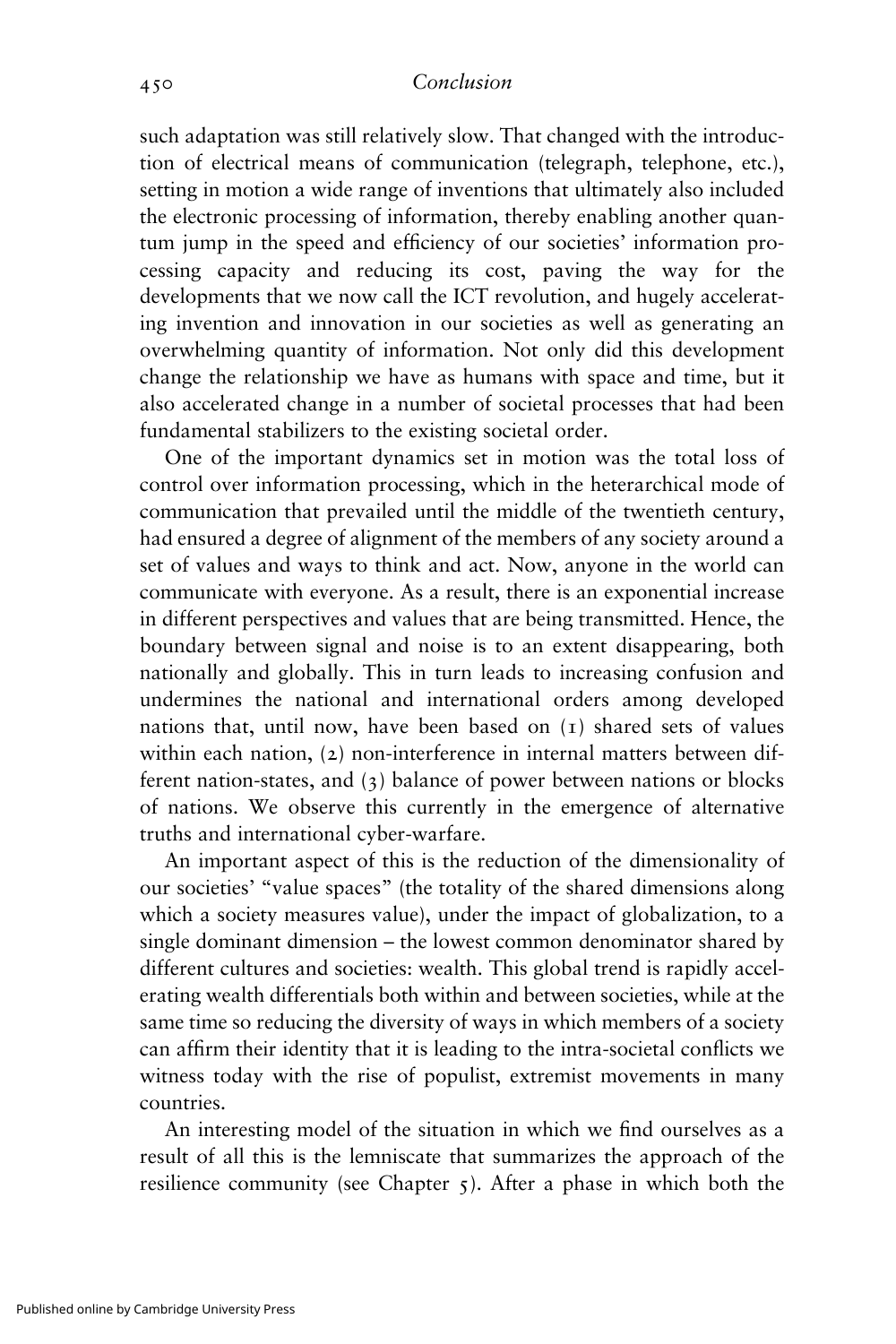energy and information flows increased continuously, and thus kept our societies more or less on track, we seem to be approaching a point where these flows no longer grow in tandem, and their growth no longer involves the whole of the members of society, creates fracture lines, and may ultimately be driving societies to the point where the highest levels of global organization may fragment into smaller entities.

To illustrate this fragmentation, I have briefly (and again summarily) described some of the processes that we can observe. First of all, there was the disintegration of the European political order that since the midseventeenth century was based on balance of power between nationstates and non-interference in the internal affairs of others. Next, political parties' most important role – connecting people in power to their power base in the population – is usurped by social networks, with important consequences for the functioning of our democratic systems. Third is what I have called "the spectacularization of experience." This process is slowly but surely detaching many people from the experience of reality, initially through increasingly intensive viewing of the media, and more recently by their spending large amounts of time on computer games.

The impact of the "big data" revolution is a fourth case in point. On the one hand, it has led to a huge concentration of power in the hands of a very small number of institutions, most of which are in private hands and can do with the information they gather more or less whatever they wish. But on the other hand, the collection of much more detailed data moves us away from the statistical approach to many domains such as insurance, medicine, agriculture, and others, where economies of scale prevail over detailed, adapted, small-scale information treatment. The issue here is that there is no government control over the use of these data to ensure that they are used to the benefit of all.

And finally, I have devoted some attention to the rapid emergence of automation, artificial intelligence and especially machine learning, which are clearly going to wreak havoc at some time in the future with our labor-based societies, creating important unemployment and annihilating the negotiating power of labor in the relations of production – if we do not in time find solutions to greatly elevate the level of general education in ways that promote human–machine collaborative problem-solving.

The fundamental and accelerating shift in information-processing structures that potentially risks overtaking societies' speed of adaptation makes it likely that we are approaching a fundamental transformation of societal organizations. It seems on a collision course with the existing value space of our western societies and those cultures and nations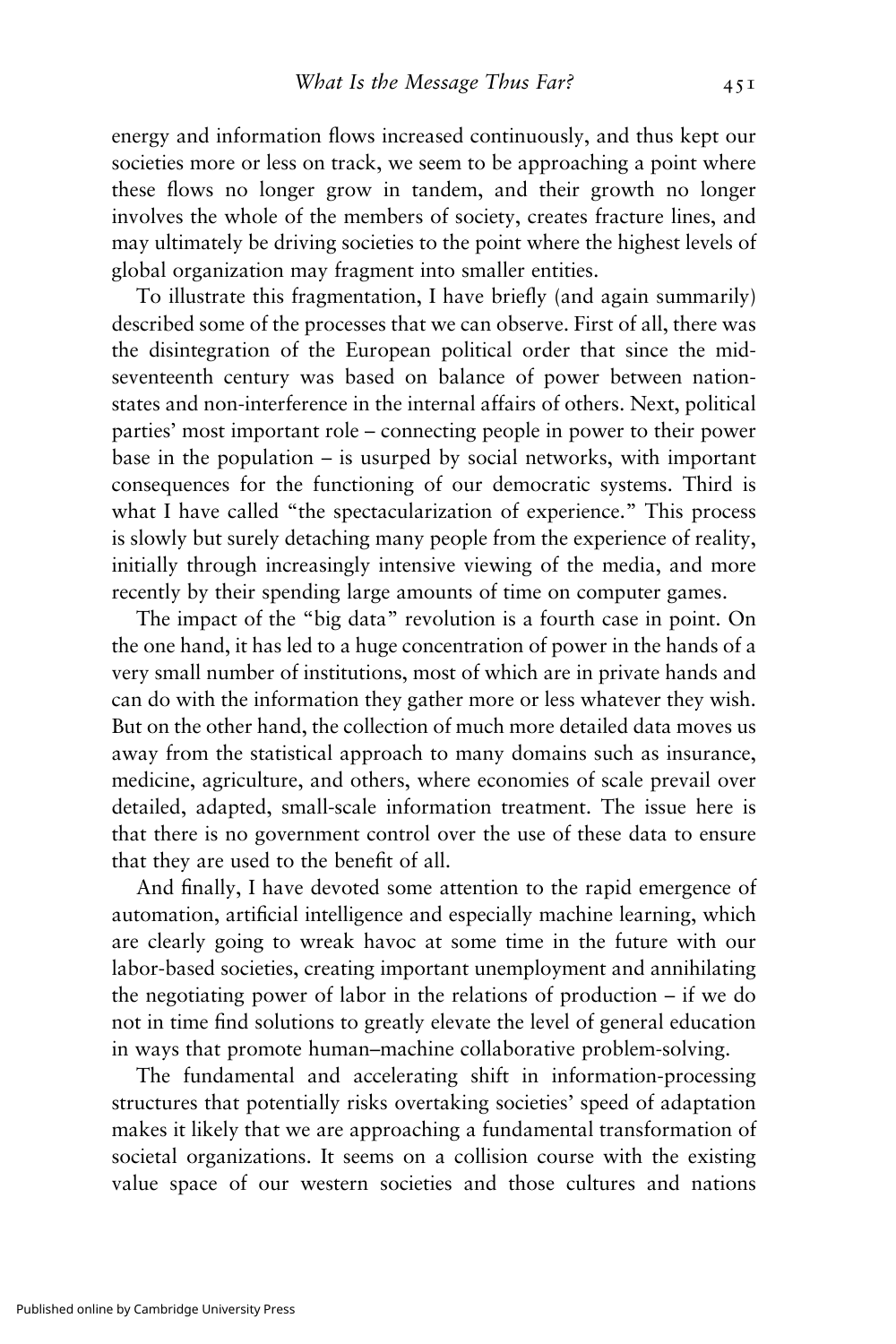# 452 Conclusion

elsewhere that are following the globalization trajectory. That value space, firmly anchored in the structure of a world that goes back to the Enlightenment, has not really evolved to the point that it can deal with the increase in information processing capacity that we have been seeing since 2000. This trend shall ultimately – and probably quicker that we expect – reach the developing world, where the technology is quickly having a growing impact. But in many parts of it, for example in sub-Saharan Africa, rural Latin America, and Asia, the local modes of human information processing are (fortunately?) still a barrier.

A major issue in thinking about the future is whether we should, or even could, slow down (or stop?) the current acceleration of technological and societal innovation. This would in my opinion either require an external constraint, such as a reduction in the availability of energy or an important increase in its cost, or an internal constraint, such as a move away from the idea that progress underpins all societal developments. Although the former may indeed occur at some unknown time, we cannot currently depend on it to change the course of our trajectory. This leaves us with the option to change both our western conception of the role of human beings and our idea that technological progress is unstoppable. But as this approach is very deeply anchored in our culture, changing it in a relatively short time would seem to be very difficult. Hence, I propose redirecting development in a more practical sense. This is not an original suggestion, far from it. I am here asserting my position in this field, and emphasizing the importance of the work already being done in this direction!

The process begins, in my opinion, with individuals in the developed world reengaging in the everyday dynamics of their societies, instead of leaving the management of these societies to delegates to whom they have essentially relinquished a very large proportion of their societies' decision power. As part of that process, we need individually and collectively to conceive of plausible and desirable futures for our societies, and because of the current speed of societal change, in choosing between such futures we need to shift our attention from assuming stability and explaining change to the inverse: assuming and designing for change and studying how to achieve (temporary) stability.

The next level up concerns the rebuilding of local and regional communities that have been deconstructed and individualized by globalization and the concomitant reduction of the dimensionality of our societies' value spaces. As part of that reconstruction, we need to correct the wealth discrepancies that are currently tearing many societies apart. In the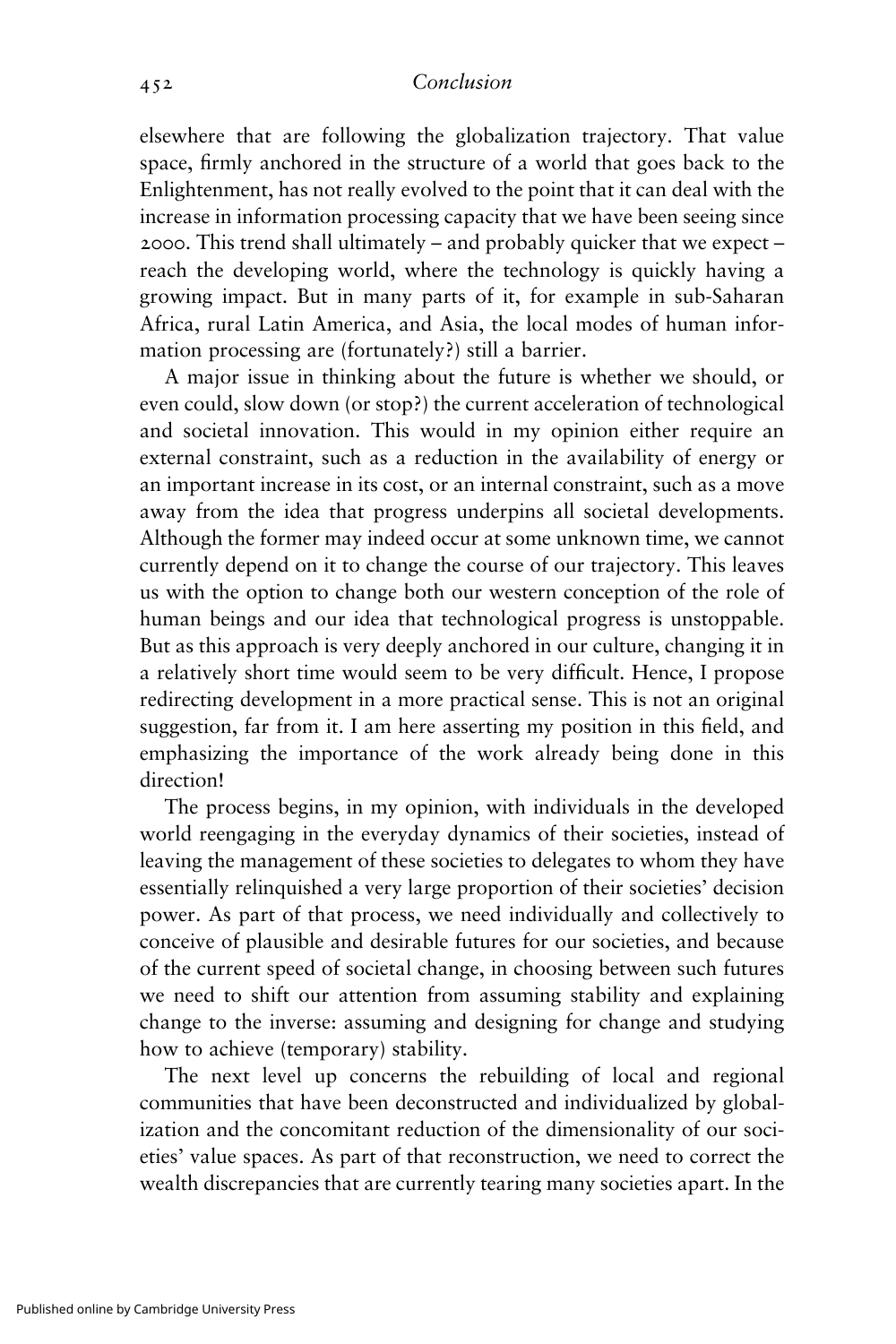case of cities, in which the articulation between the ideas and behavior of societies is constrained by material construction, this may also mean that designing for change takes a larger place in their governance and material structure.

And finally, at the global level, we will have to find ways to harness the added information-processing capacity rather than let it dictate the future of our societies. That can only be achieved by a closer interaction between human and electronic information processing, and by using the power of electronic processing in novel ways, rather than to simply accelerate current, precomputer kinds of procedures. For example, we could move away from the reductionist statistical approach to interpreting massive data and gear our computers to truly predict rather than explain.

All this leaves us with a question about our role as scientists. First of all, I think we have to accept that the trust in science, in many of our societies, has suffered and is declining because of overpromising on the part of scientists, unintended negative consequences of certain inventions, and in a more general sense the harnessing of science by industry (for innovation) and government (to justify unpopular decisions). To counter this, we have to reconsider the institutional context of science, its engagement with civil society, and its presumed – but fake – neutrality. After all, our methods may be objective, but the questions we ask are subjective and culturally determined. We have to shift focus from a posteriori science (focused on origins and ex-post explanations of how we got to this point) to a priori science (focused on emergence of new phenomena in the past, in the present, and in the future), and this entails a shift to Complex Systems Science, with the implications outlined in Chapter 7.

Finally, a last but essential point on this issue. As scientists, we must be ready to engage in society. We are citizens trained in science but citizens above all. Hence, we should play our role in guiding society. Rather than limit ourselves to presenting the conclusions of our analyses in the most balanced detail – for and against – we can, and must, share with society our ideas about possible challenges and solutions to the problems it faces. But we must separate the presentation of our science from that of our conclusions and opinions, so that it is crystal clear what is what.

In Chapter 20, I presented some examples of the very wide range of visions for our future that are extant in the literature. The main purpose of those presentations was to draw the reader's attention to:

1 The challenges and issues involved in trying to stop the frantic race of our society to the destruction of our environment since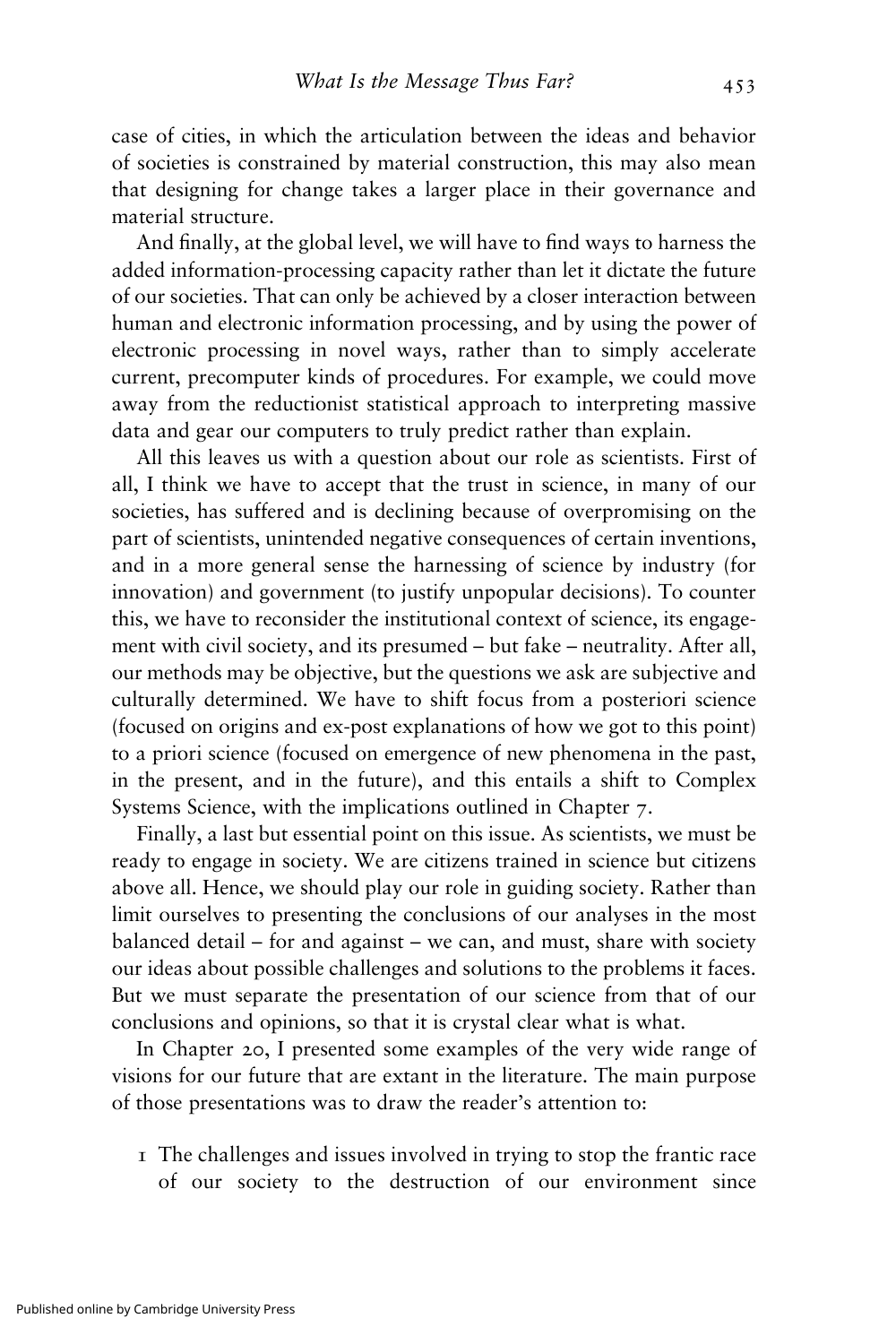developed societies have become subservient to economies, let alone any efforts to turn the clock back on the recent history of our societies.

- 2 The strong western cultural ("progress") bias involved in such projects as implementing the United Nations' Sustainable Development Goals (SDGs), a bias that might endanger the project itself because by the time (2030 or 2050) that the work is supposed to be done, many major societies in our world possibly will have very different cultural values than those on which the SDG project is based. The SDGs remain framed around traditional conceptions of economic growth, which are in turn embedded in the western economic progress vision, which has been adopted by most of the world's governments. But underlying value conflicts are sure to impede their implementation, and top-down implementation may exacerbate those value conflicts, cause conservative cultural backlashes, etc.
- 3 The observation that continuing to globalize large parts of the world is in all probability not an effective way to try and master the challenges our socioenvironmental systems are facing, even if it sometimes seems as if the rapid developments in information processing would enable a global government. On the contrary, ICT developments seem to point to a fragmentation of world regulation and governance into a multipolar system, thus avoiding hypercoherence and introducing a flexibility that takes local circumstances and cultural values into account.
- 4 A range of innovations in our ways of thinking and organizing ourselves that are the result of intensive interaction between human and electronic means of information processing. One of the interesting things is that these proposed changes, outlined in a recent volume by Ito and Howe (2016), converge substantially with the earlier chapters of the book, which were developed and written before I was alerted to it.

# What Are the Chances of Success?

After lectures on the topics at the core of this book, I am often asked whether I am an optimist or a pessimist about the chance that human societies will survive the sustainability challenge. The question can be answered in many different ways. One of the simplest, which I often use after a long meeting, is that I am a long-term optimist as well as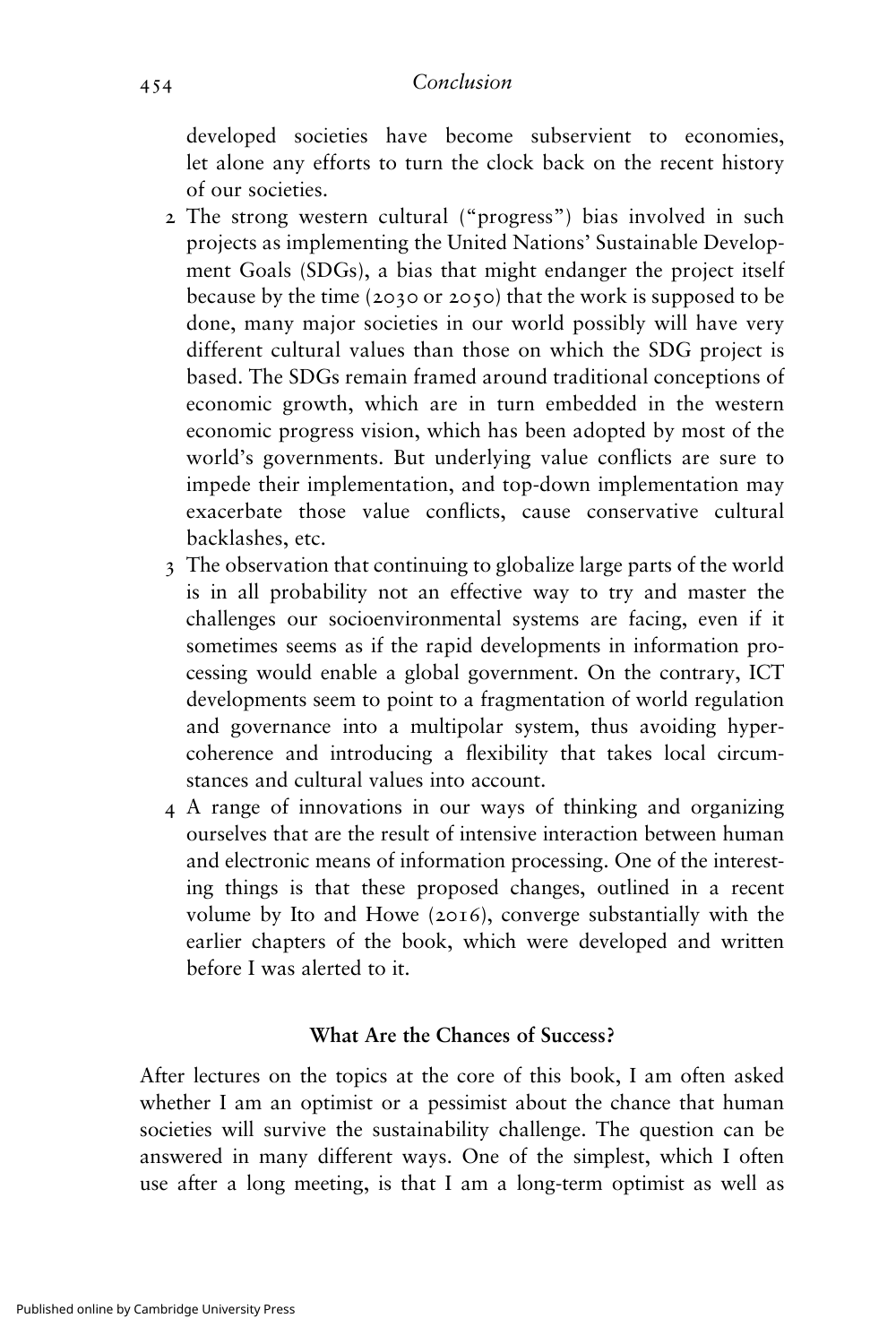a short-term pessimist. The long-term perspective that is mine as an archaeologist shows that, until now, humanity has always been able to change its ways of thinking and acting when it has been forced to do so. But in the process of implementing those changes, there has often been considerable short-term collateral damage (as my US colleagues and friends would put it).

What brings me to this conclusion? If I begin with the short-term pessimism, it is rooted in the extent to which the global market-based system, and more importantly its ideology, ethics, institutions, and attitudes, have rolled over much of the world and are embedded in very powerful social and economic structures. The struggle to reduce  $CO<sub>2</sub>$  and other greenhouse gases in the atmosphere, which is only one of the many consequences – rather than a cause – of the sustainability predicament we are in, shows us how difficult it is to change the course of our mammoth current socioeconomic (or should I say econosocial?) thinking and its institutional structure. If we succeed (and there are increasingly many signs pointing in that direction) it will have taken the world some sixty or more years, and yet we have not in any way dealt with the root causes of the problem. These may manifest themselves in a plethora of different crises to come, in virtually any domain we can think of: health pandemics, resource shortages, deterioration of the quantity and quality of the basic necessities of life such as food, clean air, and water, economic and financial crises, political instability, and so on. Unanticipated consequences of the increasingly rapid rate of innovation we have seen since  $c.$  1750 in all domains is likely to overwhelm us in each of these – and many other – areas because our current global dynamic flow structure is simply unsustainable. Add to this the completely unpredictable but profound consequences of the ICT revolution, and it is easy to see that our global system has been at the edge of chaos, and is likely to be overwhelmed, if we let it continue on its current trajectory.

We effectively have to move our focus from progress, growth, competition, and individual satisfaction to community building, stimulating social (group) coherence, and multidimensional wellbeing. As expressed by Quinn in his magnificent novel Ishmael, we have to move globally from a taking to a leaving philosophy (1995). Many authors, including Daly and Latouche who were extensively discussed in Chapter 20, have been proposing this for some time, ever since Malthus raised the underlying issue – the positive feedback cycle between demography and food production. But we have thus far set hardly any steps in that direction, except at the level of individuals and some small communities.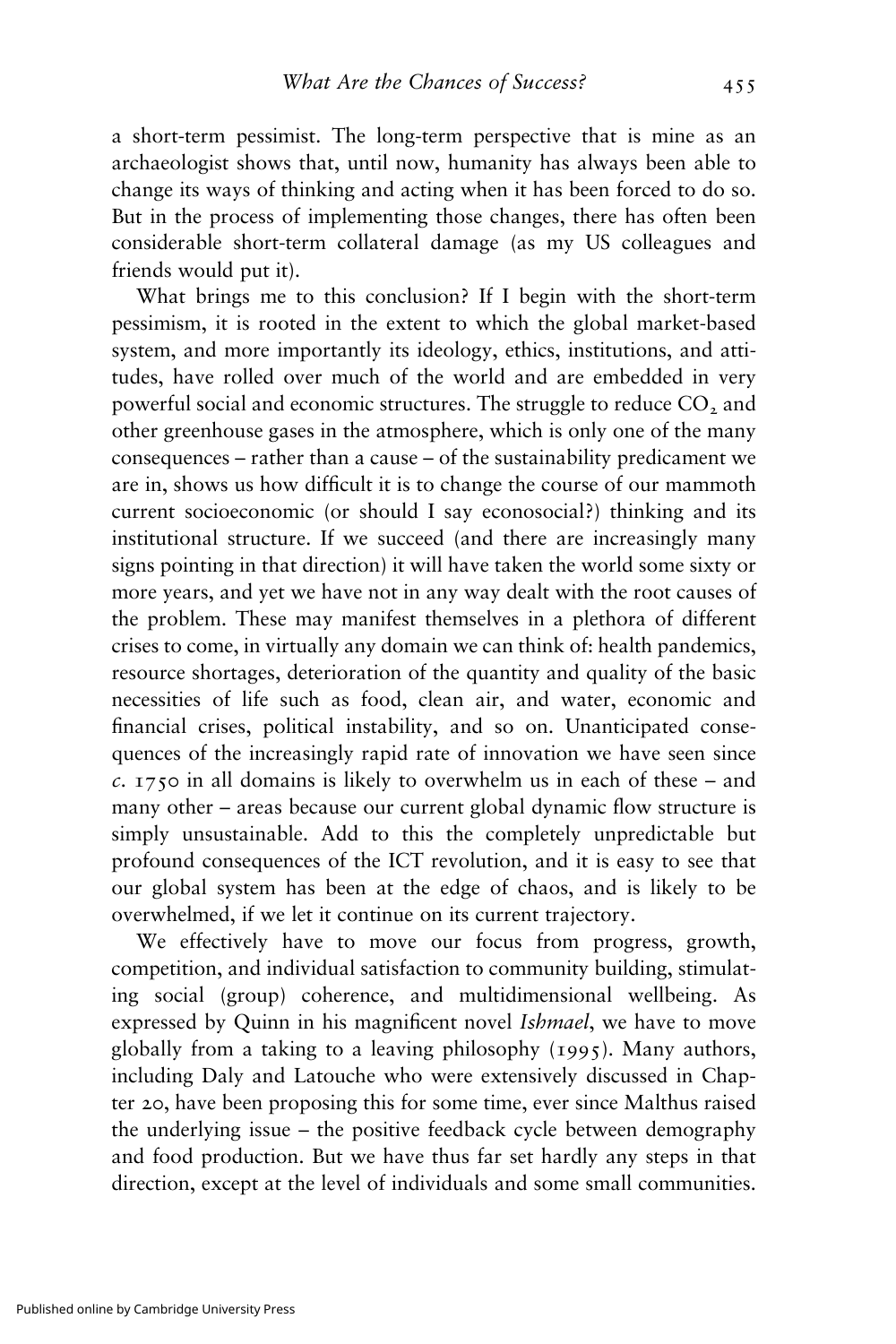This move implies breaking the fundamental feedback loop that I have put forward as the driver of human coevolution, linking information, cognition, innovation, energy, and population size. There seem to me at present several ways in which such a break could theoretically occur, but only a few that have a realistic chance to occur during this century. I will look at the potential of each of these in turn.

# Breaking the Fundamental Feedback Loop of Coevolution

Now let us look at potential reasons for long-term optimism. Clearly, a voluntary reduction in population increase worldwide is difficult to put in place and has a number of consequences that are contrary to our current western (and increasingly dominant) value systems. Governments in China and India have tried to reduce the rate of population increase, in China forcibly and in India by a mixture of enticement and enforcement, but with mixed results. In both cases the greatest challenge seems to be the emphasis on economic growth, as growing economies generally require demographic growth in order to sustain themselves. The only other road to reduction of population that has been widely discussed is a major increase in per capita wealth in the developing countries, which, according to demographers, would reduce the birthrate in those countries. But one may question whether that would indeed have the desired long-term effect if one looks closely at what has happened in the developed countries, where, over centuries and millennia the population has seen major increases, interrupted by relatively short periods of stagnation or depopulation. Moreover, population reduction is a kind of "sacred cow" in developed countries – a basic infraction on a fundamental individual freedom that is not often publicly discussed. Convincing people to voluntarily reduce the number of their children requires convincing them to fundamentally change many of their values. This leaves involuntary reduction of the population owing to environmental or natural factors, such as pandemics, famines, and similar drastic events, which while deplorable are highly likely to continue. But these are also in disagreement with the philosophy of developed societies and are therefore likely to be resisted (owing to efforts in the domain of health) or mitigated (by means of food transfers). Viewed over the long term, this poses the question whether the wealth accrued by the developed nations will continue to be sufficient to keep successfully fighting off such events. Wealth, we must remind ourselves, that is accrued by exploiting the resources of the developing world.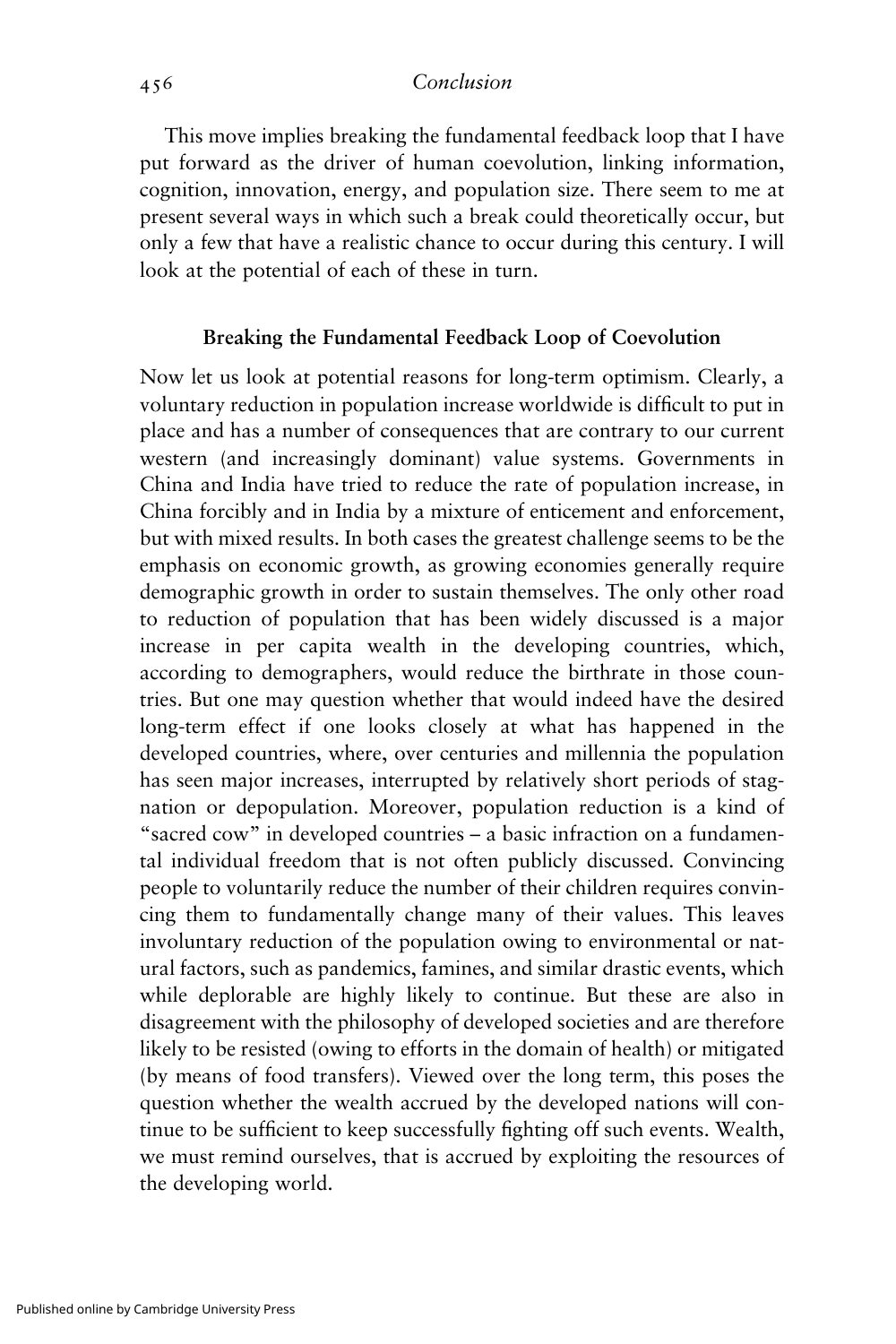Another way to interrupt the fundamental positive feedback loop that drives the current socioenvironmental coevolution is by limiting the energy flow through society that, as we have seen, is the inherent counterpart of the information flow. The acceleration of innovation and information flow that was triggered by the discovery and harnessing of fossil energy could conceivably be slowed down or even inverted by a lack of energy. However, one of the consequences of the greenhouse gas debate has been the shift to solar and wind energy that, once complete, ensures the long-term availability of plentiful energy.

This leaves other material flows as potential interruptors of the basic feedback loop. In discussing the topic, we have to distinguish between the availability of the means to meet basic human needs such as food and water and the availability of other raw materials, as used in industry or for shelter. Certain of the latter are, at one point or another, likely to run out: rare earth minerals, such as coltan, etc. But it would seem that human ingenuity and a sufficient investment in research will find solutions for such shortages by substitution.

Potential global shortages of food and water are more difficult to deal with, and until food security has been dealt with as a global challenge we do not know whether human ingenuity and will can solve this. One of the important constraints to increasing the total global quantity of food is the fact that human beings have a limited range of foodstuffs that they digest and use. Shifting the emphasis of production from meat and fish to vegetarian foodstuffs can reduce the risk of global food shortages for a (considerable) time, but some proteins are needed for human health.

Fresh water is another commodity that is basic to human subsistence. It, too, is limited in overall quantity available, especially if climate change leads to a reduction in the amounts of frozen fresh water available worldwide. Although it can be created from salt water (and there is enough of that), this is costly in energy, and there has so far been no major breakthrough in the water–food–energy nexus that I know of. Hence these two commodities may well turn out to limit the fundamental feedback loop unless per capita water use can be drastically reduced, particularly in agriculture (the heaviest consumer of fresh water), or water recycling can be improved and spread to the extent necessary to rely on available water resources. But this again is costly in (renewable) energy.

That leaves only one other potential human-engineered interruption in the basic feedback cycle: the information flow itself. Can we intervene in the data–information–knowledge cycle that is at the core of the flow structure that is driving societal coevolution? In the light of the ICT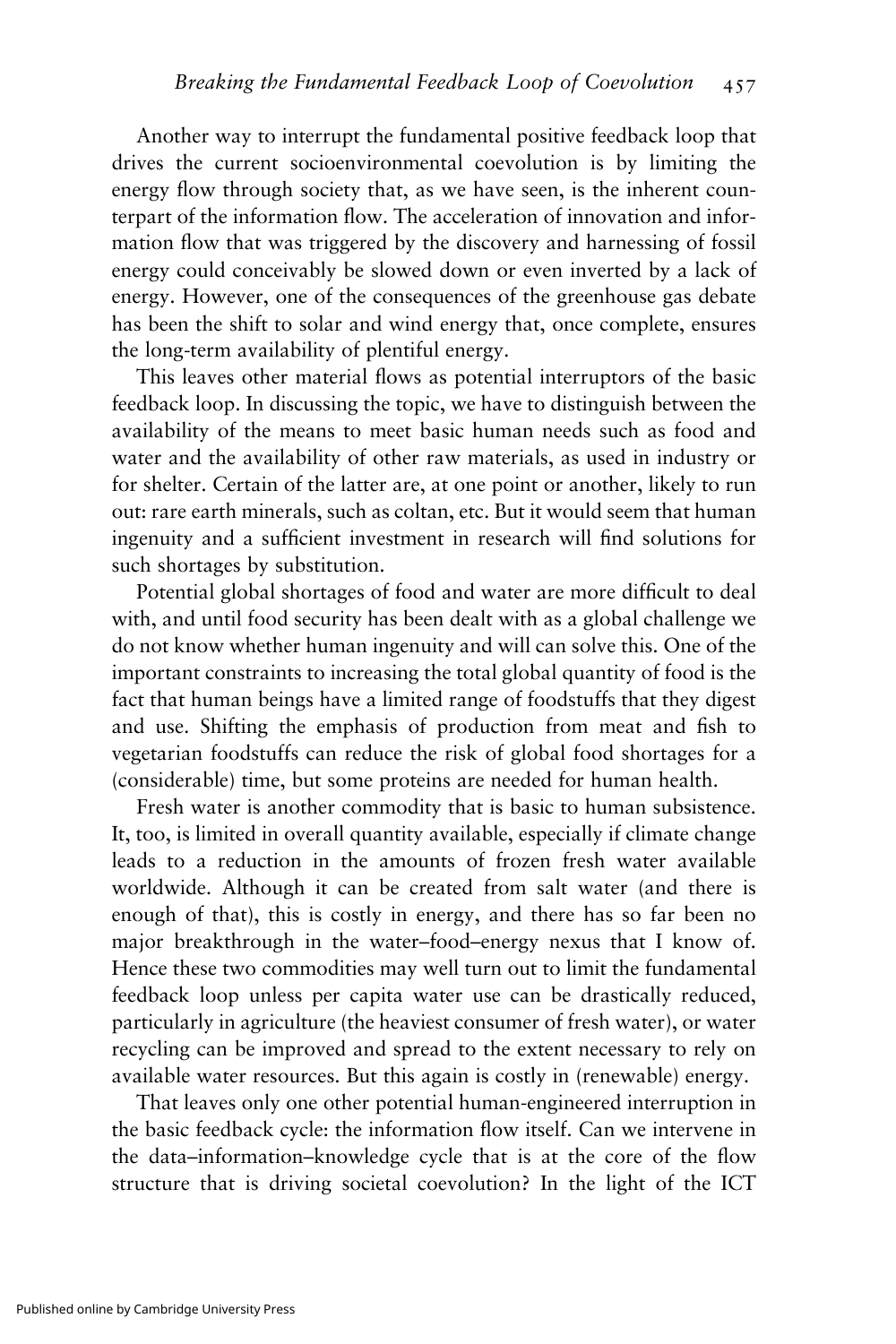revolution this seems an intriguing option that we need to consider in some more detail. One major difference with the other elements in the flow structure is that this one is driven by a very small, though growing, number of people worldwide. One question is whether that community could be convinced of the need to redirect its efforts in a different direction, and another whether it is not already too late to do so in a way that will convince others to take up their torch. But convincing a relatively small community seems easier to do than convincing a substantive part of the world population. I argued in Chapter 19 that to redirect the development of ICT away from a very small and powerful component of the world's business community, people in the developed nations need to reassert their individual and collective power to determine their future and control the development of information technology. Is that feasible? Will enough people come to see and accept the changes that this development is imposing on our social lives if nothing is done to wrest the control over it from those who have it at present?

A similar, relatively small but hugely controlling group that could at least theoretically be convinced to steer society in a different direction is the world of finance. The same questions will need to be asked and answered for this group, but at the present time there is more of a reaction to its supremacy than to that of the information technology (IT) community.

The next question is in which directions the current rapid developments in IT and/or finance could be reoriented to have a positive effect. The answer is in part the same: by strengthening public governance, they could be slowed down and then transformed so that large numbers of people across the world are empowered to use them in alternative ways. Widening out our value space with the values of the "developing" or "underdeveloped" world would not only enrich our experience, but also set in motion new dissipative flows, ultimately possibly balancing the existing inward flows of matter and energy, and thus spreading wealth rather than concentrating it.

How might this work? The ICT revolution will continue to impact on our society in very many ways that we can only glimpse at present. We must look at these both from the ICT perspective itself, and from that of its impact on our societies. From the ICT perspective, the technology offers the opportunity to mitigate at least to some extent the main cognitive limitations that we have mentioned earlier as driving societal information processing to date. ICT may improve the integration between human and electronic information processing. This is clearly an ongoing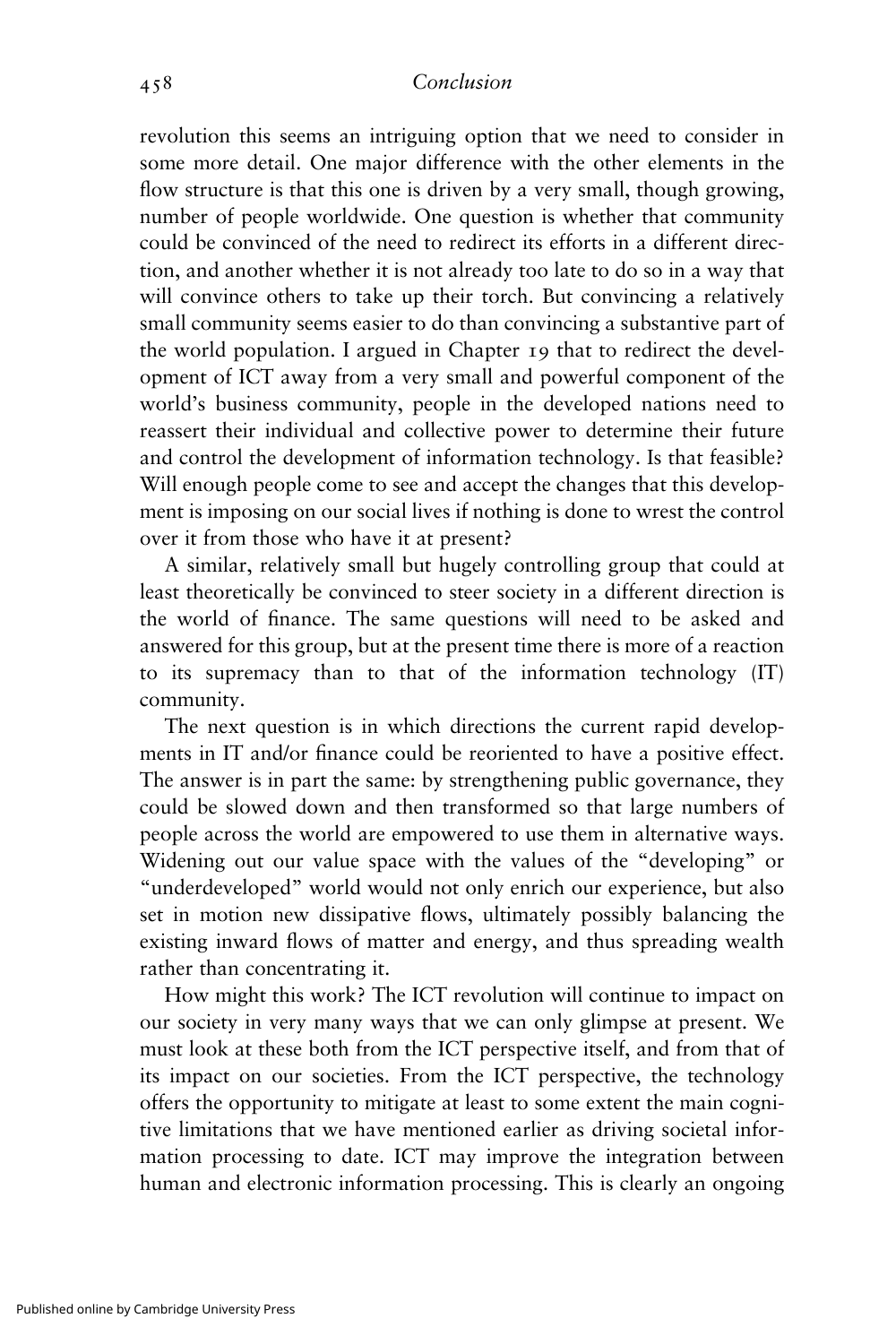process, in which exploiting the capacity of ICT to reach out and create horizontal networks of information processing worldwide is of major importance if we are to drastically improve the total information processing capacity of our societies. That will no doubt lead to different perspectives on our past, present, and future trajectories and, we may hope, a more realistic assessment of the long-term affordances and constraints of societal development. It will in my opinion also be one of the drivers of the enlargement of our global value space, and therefore an important driver of the transition from a resource-to-waste economy to an economy of opportunity that finds a better balance between "takers" and "leavers" (Quinn 1995).

ICT may also enable us to deal with the bias of human decisionmaking toward theories, ideas, and behavior that is principally based on successful past responses, owing to the underdetermination of our ideas by our observations. The big data revolution may enhance the role of observations in decision-making and therefore loosen the path dependency of our current societal evolution, paving the way for a very different kind of decision-making. Currently, techniques and methods to deal with that big data revolution are still insufficiently available, but the development of machine leaning is likely to remedy that.

In order to facilitate thinking about the future, ICT may help us develop a kind of informatics that, rather than reducing the dimensionality of big data into simpler concepts, does the reverse: moving from a limited number of observed dimensions to generate as many other dimensions as possible, and then testing those for feasibility, in effect reversing Occam's razor and assuming that the world is complex; and that, therefore, ideas need to embrace that complexity rather than simplify it away.

From a perspective of societal change, at least four different dimensions of the future impact of ICT seem important to me. ICT might  $(1)$ substantially increase transaction efficiency and (2) trigger structural changes in the division of labor, including increasing specialization in the functions and tasks fulfilled by individuals, groups, and institutions. As part of that process it may well render large parts of the population unemployed and therefore restless for change. That might in turn (3) change the configuration of our institutions, including firms and markets, as well as their roles and shapes. And, as importantly, (4) the fact that fewer resources might be devoted to maintaining the current structure would free up resources for implementing innovations.

These profound changes may in my opinion offer an occasion to move the long-term dynamics of human development in a different direction.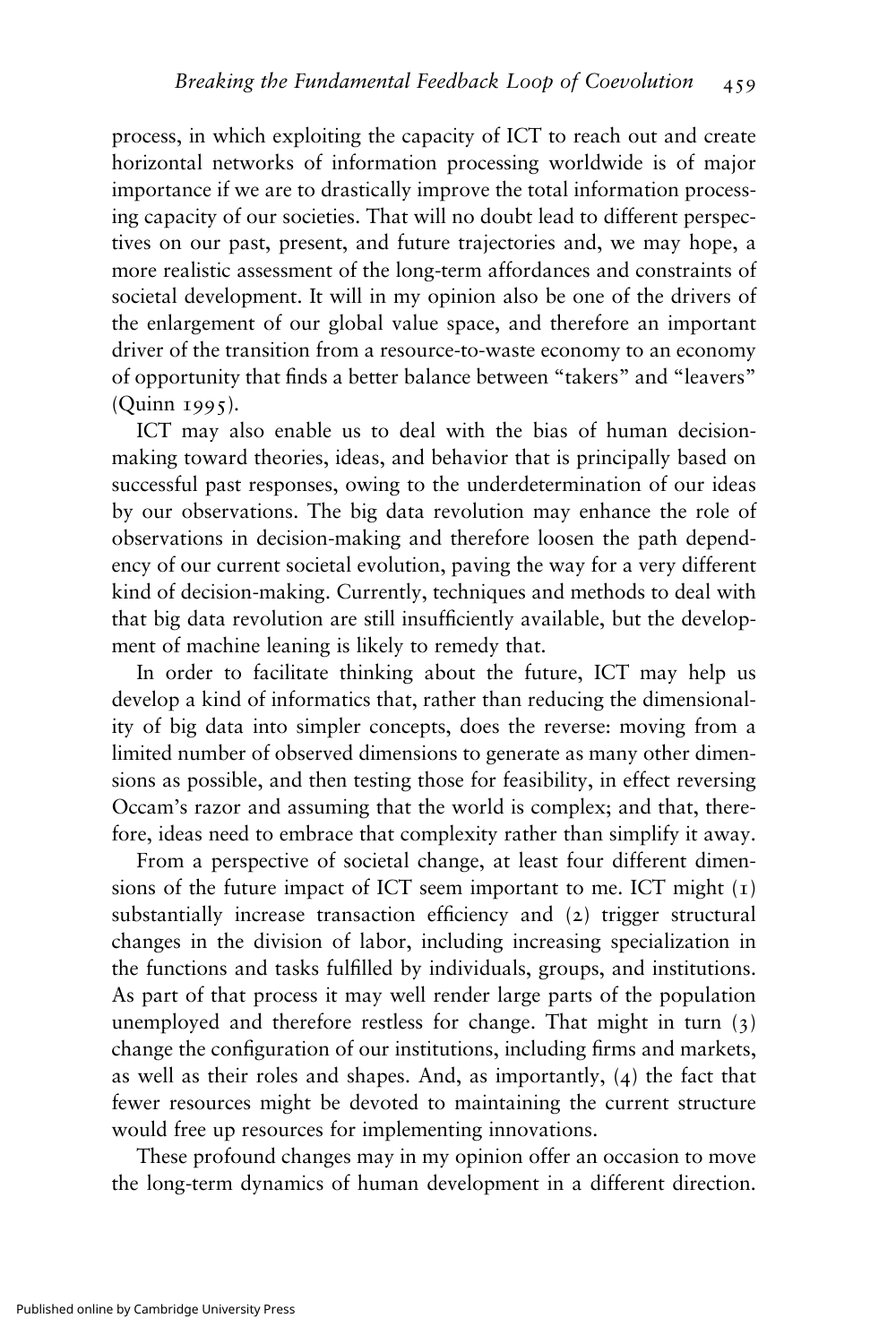The ICT revolution is already in the process of leveling informationprocessing and wealth differentials by enabling the strengthening of horizontal networks, as opposed to the vertical ones that have dominated our human information processing for so many centuries and created the current wealth-centered world and its material imbalances between different strata of the population and between different parts of the Earth.

Rather than accumulation, spreading of information is becoming, and should become much more, the main driver of the economy, and the tool to create wealth in other parts than the current developed world. This trend is the reason for the high current valuations of the social networks, which have discovered a fundamentally different, novel, way to profit from the existing information-processing differentials – rather than increasing them, they are making their profit from decreasing them. This favors an inversion from the current, predominantly extraction-to-waste economy (in terms of raw materials, but also human capital) into an economy of opportunity creation and spreading wealth, and substantively enlarges the total value space of the global community involved.

But, and I cannot emphasize this enough, we need to grasp the opportunities offered by the ICT revolution and not let them slip by uncontrolled. The enlarging of the value space is not going to happen if the spreading of information is used to propagate the current, narrow, material-, gross domestic product-, and consumption-focused western value system across the entirety of the planet. Indeed, we must use this occasion to do the inverse – to enhance the global value space by developing the many other values that are current among non-western societies: actively stimulating the emergence of novel dimensions of value from the embryonic state in which they currently exist, often (but not only) among small-scale societies. Certainly, biodiversity is an important aspect of sustainability, but so is cultural (value) diversity. Without cultural diversity to grow our value system, we will not be able to find ways to durably live peacefully with billions of people on Earth. Only by increasing the information-processing capacity, education, and wealth of the underprivileged can we redirect the current trend so as to approximate a more stable equilibrium.

We can distinguish two main kinds of information processing that currently link the developed and the developing world. The first aims for direct information transfer from the developed to the developing world and does not directly contribute to the expansion of our global value space, even though the confrontation between the ideas spread and local knowledge may generate innovation and new values. The second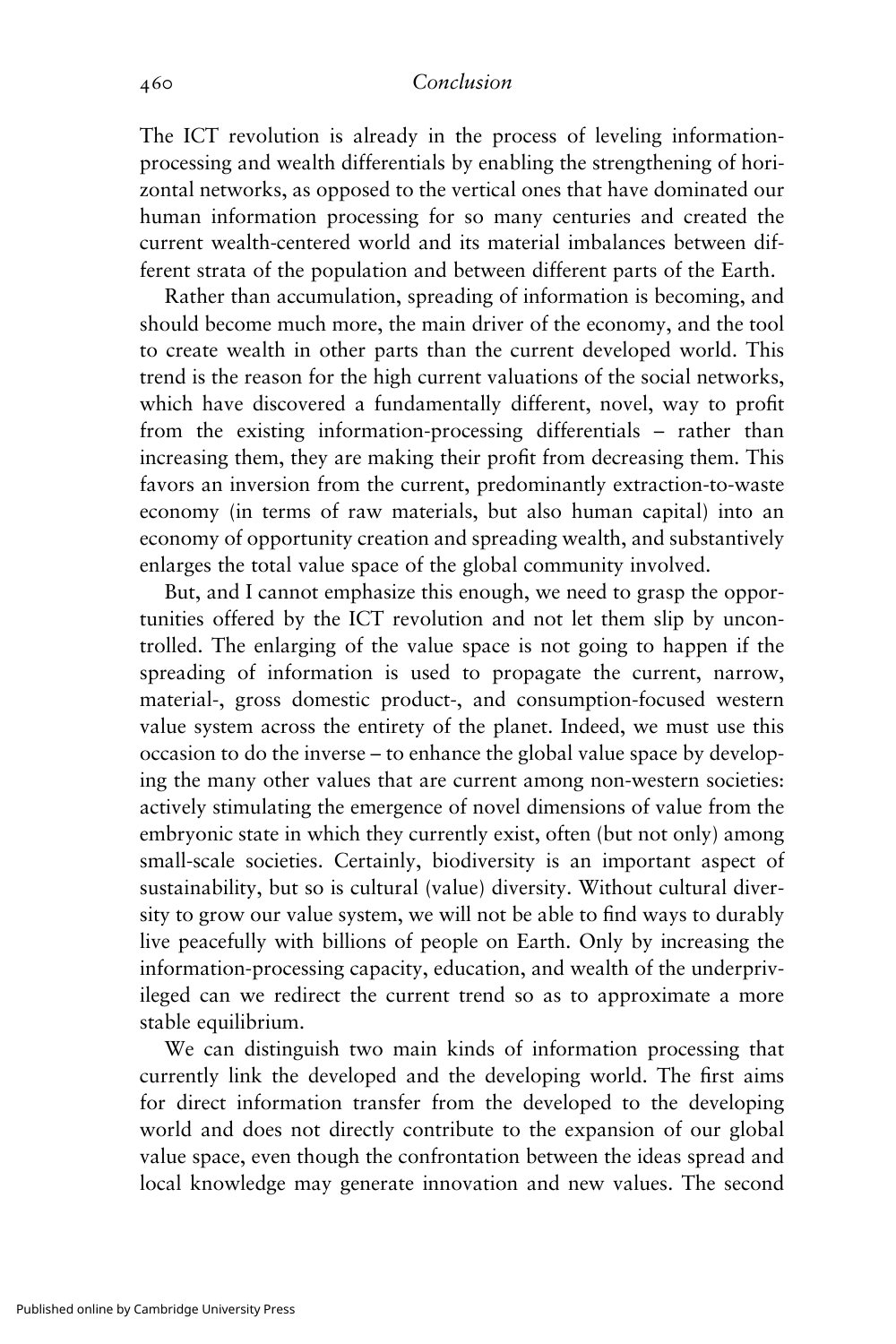approach, on the other hand, enables the development of local knowledge and the expansion of local wealth creation. Examples of the first are the facilitation of distant access to information from many different sources that was initiated by the search engines (Yahoo, Google, etc.), and then led to the development of specialized online encyclopedias such as Wikipedia, which not only assemble but also synthesize information. It is now entering a different stage with the emergence of online degrees at many universities and the Massive Open Online Courses (MOOCs) driven by major institutions such as MIT and Stanford. These enable anyone to study free of charge, or at lower cost than is traditional, anywhere in the world. They are spreading as ways are found to return to the educating institution a small percentage of the proceeds ultimately generated by the people thus educated. They are part of the "online revolution," which will in the next thirty years fundamentally transform the worldwide educational and societal landscape at all levels. In addition, there are many e-based tools that, even though they do not deliberately aim to educate, have very important educational components. These range from blogs to social networks to "serious" games that promote certain learning skills. In this domain, we may expect many more innovations that contribute to the transformation of the informationprocessing landscape.

Examples of the second kind abound, and have been spreading for fifty years under the impact of those non-governmental organizations that saw that providing local populations in poor countries with western knowledge or infrastructure was not always effective in enhancing their happiness, wealth, or autonomy, and did not have as immediate and longlasting an effect as helping local populations use their existing talents. Developing the local recycling economies of the developing world is a good example. These use materials such as empty oil drums and crates, used tires, and the like to create pipelines, furniture, and baskets. They are a fundamental part of the local economy, providing jobs, spreading or accumulating knowledge, and reducing waste. Giving them access to world markets has been one way to promote them, as in the case of the South African production of decorative baskets from telephone wire. Another example of this kind of promotion of local developments has been the spread of microcredit to provide for the initial investments needed for local enterprises (which are doing things that are not done in the west) to emerge. This has been so successful that more recently microcredit lending has spread to poor areas in the developed world, such as parts of New York City.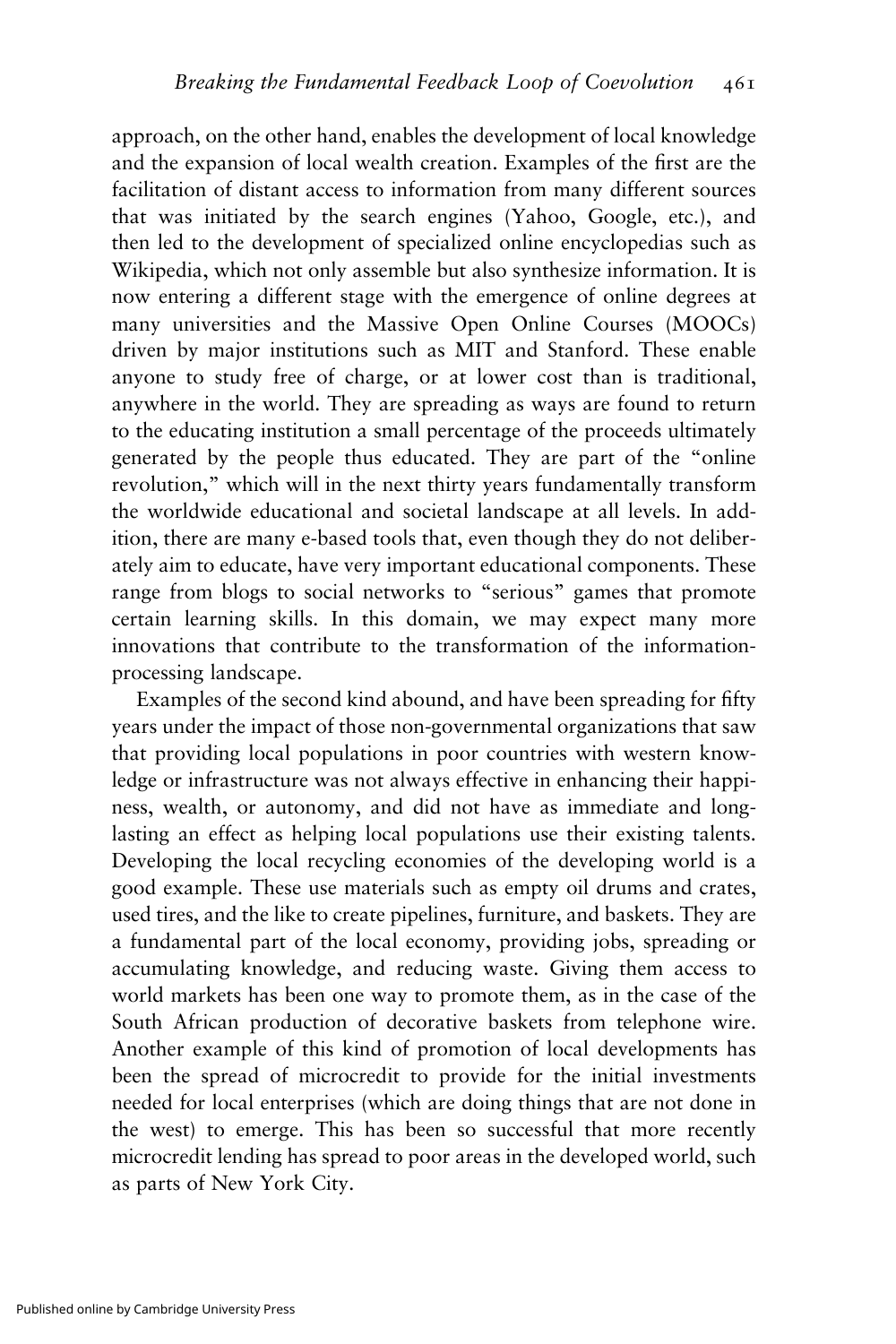### 462 Conclusion

This trend is positive, but it would greatly gain in importance if nonwestern societies would try to move in the direction of implementing their traditional values, directed at leaving in Quinn's sense, rather than western (taking) approaches, increasing their level of education and innovative capability in independent innovative ways. One characteristic of many indigenous leaving societies is that they have not developed an externalized, material-based value system to maintain their coherence, but have, as far as we can see, very intricate and subtle, high-dimensional, internalized, mental value systems. Dematerializing our western value systems might be an interesting way to proceed.

### Decentralization, Disruption, and Chaos

Whether as a result of one of the potential top-down reorganizations proposed in the last sections, or as a result of a bottom-up societal change driven by social unrest owing to the tension between globalization and social exclusion (Munck 2004), the changes are likely to trigger major disruptions in our societies. This is where my short-term pessimism comes in again.

It is one of the tenets of the resilience community (Gunderson & Holling 2002) that the kind of longer-term development that we have seen over the last sixty or more years ultimately leads to rapidly increasing vulnerability to shocks. Once such shocks begin to generate cracks in the dynamic structure of the system, novel values and ideas, which could not previously express themselves, emerge. I would argue that that is in effect what we are beginning to see worldwide, as our world fragments from a bipolar into a multipolar one at all levels. This fragmentation is nothing but another manifestation of the fact that people are beginning to assume an increased responsibility for their own actions because they no longer feel comfortable with the current system. As this feeling spreads, their actions will increasingly be based on awareness of different sets of values, and deviate from the kind of "rational decisions" proposed by the freemarket economics that only takes a very limited number of value dimensions into account. This is exactly the kind of development that favors the growth of the global value space that I have been arguing for. But in the process it may well dismantle at least the upper part of the current institutional structure that governs our societies, limiting the size of coherent, stable, social entities. The European Union for example, might disintegrate into its constituent nation-states, and the USA might deconstruct much of its federal superstructure and relegate major responsibilities to